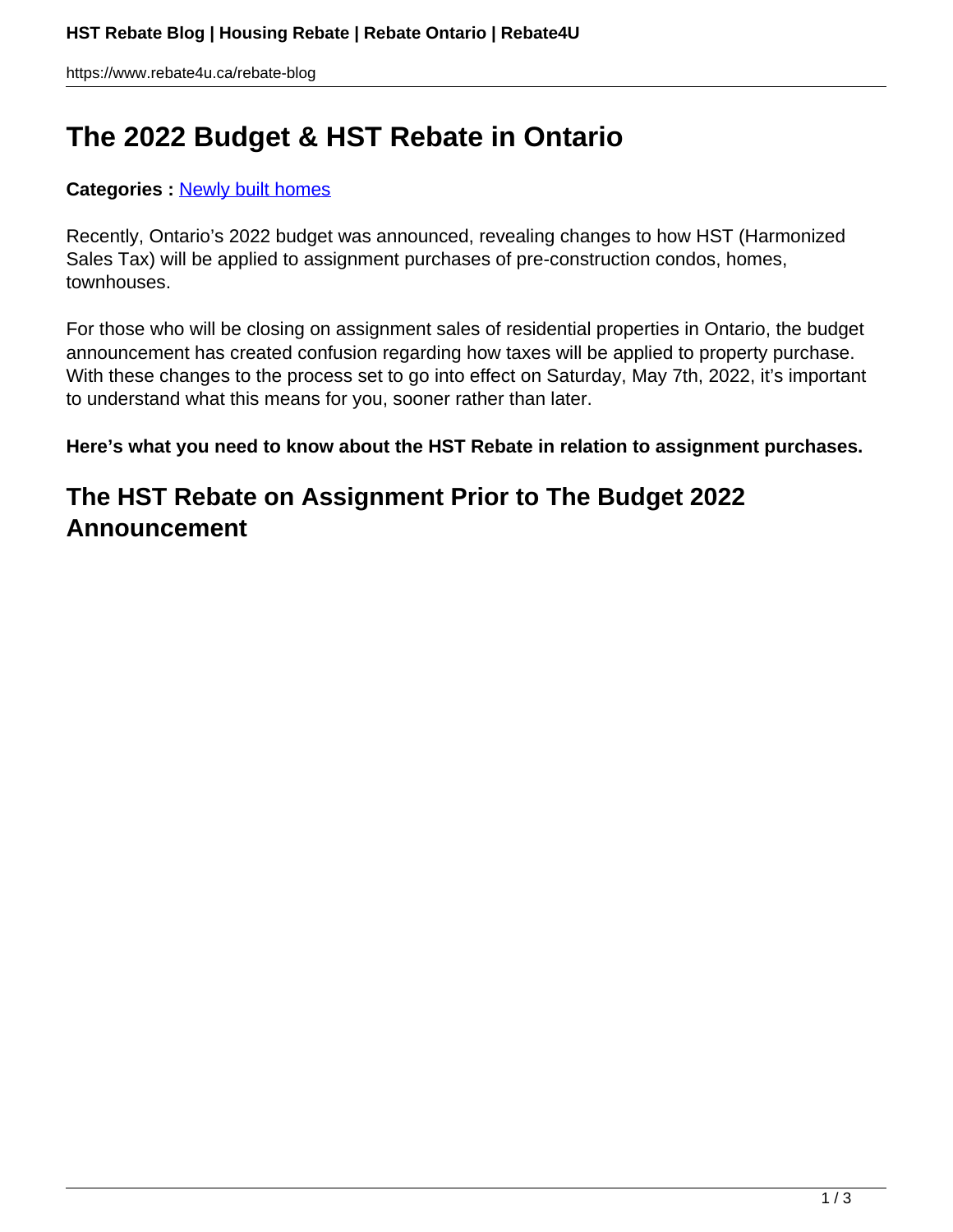Up until this announcement, you could buy a pre-construction property from the builder and then later decide that you want to flip the condo, house, or townhouse by selling it on assignment to a new buyer before closing. When selling a property that has been purchased from the builder to a new owner before closing, any profit is treated as business income so the assignor, or the seller, must pay HST (13%) to the government on any profits made on this transaction. The 13% HST will apply to the sale unless the assignee, the new/second buyer, can effectively prove that they will not be occupying the property as their primary residence.

#### **What is Changing with the HST Rebate Now?**

The changes to the HST rebate on assignment sales now mean that when you, the assignee, purchase a pre-construction property from an assignor and not the builder, you will have to pay HST on the entire amount of the purchase, rather than being taxed 13% on just the profits.

## **Are You Buying or Selling on Assignment?**

The changes announced by the Government of Ontario will go into effect as of Saturday, May 7th. If you have an assignment sale of a [newly built home](https://www.rebate4u.ca/service-housing-rebate) that is set to close on or after May 7th, 2022, these HST modifications will apply to your transaction.

## **Understanding the New HST Rebate Changes**

For many residential property buyers expected to close after May 7th, the changes to how HST is applied to assignment purchases have left an air of uncertainty and confusion.

If you find yourself unsure about how to navigate your assignment purchase or sale according to the new guidelines or if you're not certain whether your purchase is even eligible for **[HST Rebate in](https://www.rebate4u.ca/)** [Ontario,](https://www.rebate4u.ca/) the Rebate4U team can be of assistance.

With more than a decade of experience working with property buyers and sellers in Ontario and liaising with the Canada Revenue Agency, the Rebate4U experts are equipped with the tools, contacts, and understanding to effectively manage the complexities of the HST Rebate process in Ontario.

## **Working with Rebate4U**

**Made a mistake, or uncertain about your application?** Don't stress. Call Rebate4U to set up an appointment today. Our team of rebate experts can correct errors, communicate with the CRA, and streamline applications to ensure accuracy and maximize your rebate.

#### **Get Started Before Closing.**